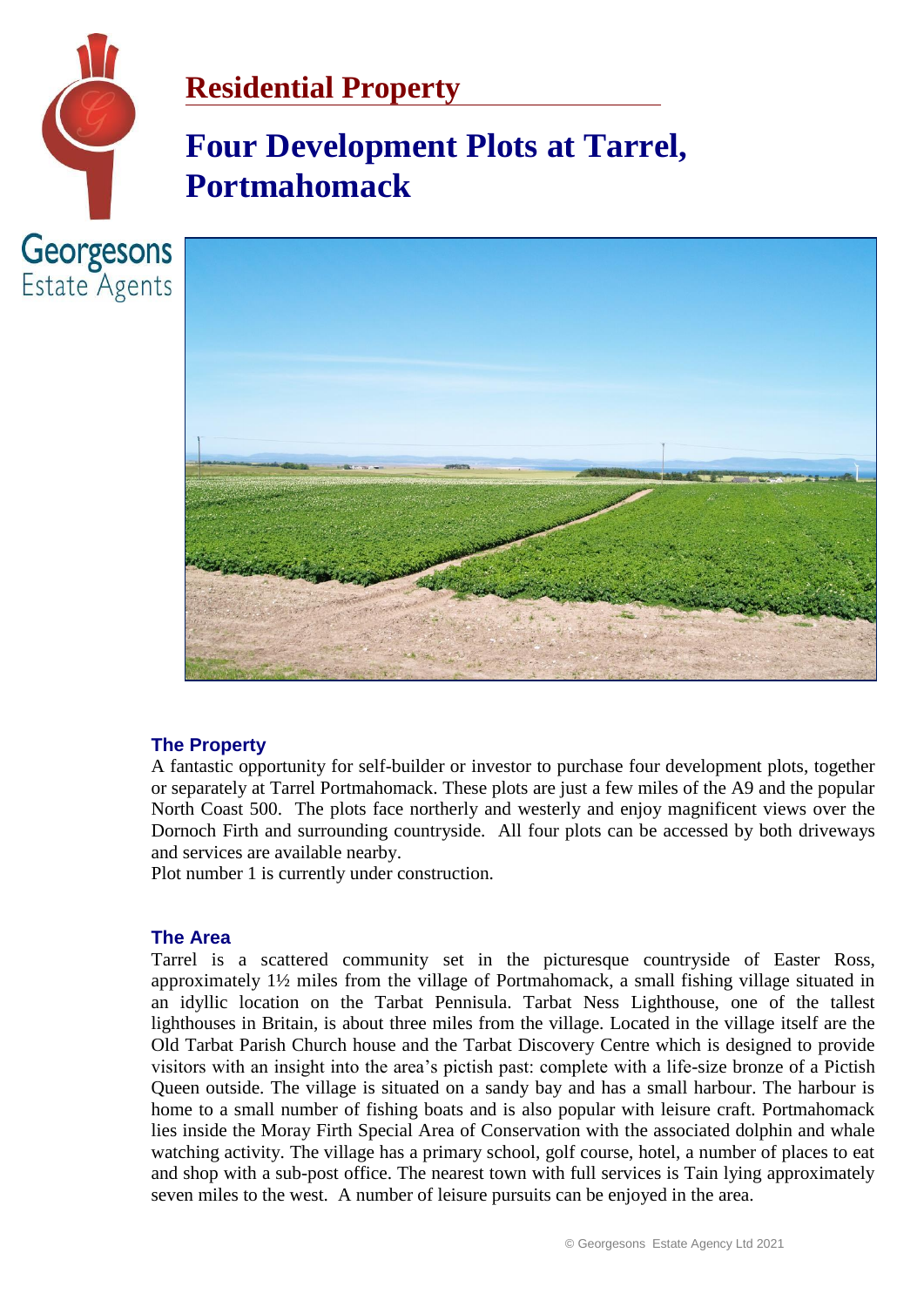

Plot 2 – 0.1190ha/0.294acre

Offers Over £75,000



Plot 3 – 0.11152ha/0.284acre

Offers Over £75,000



Plot 4 – 0.0889ha/0.219acre Offers Over £60,000



Plot 5 – 0.0614ha/0.151acre

Offers Over £60,000

#### **Plots 4 and 5 can be purchased together for £100,000**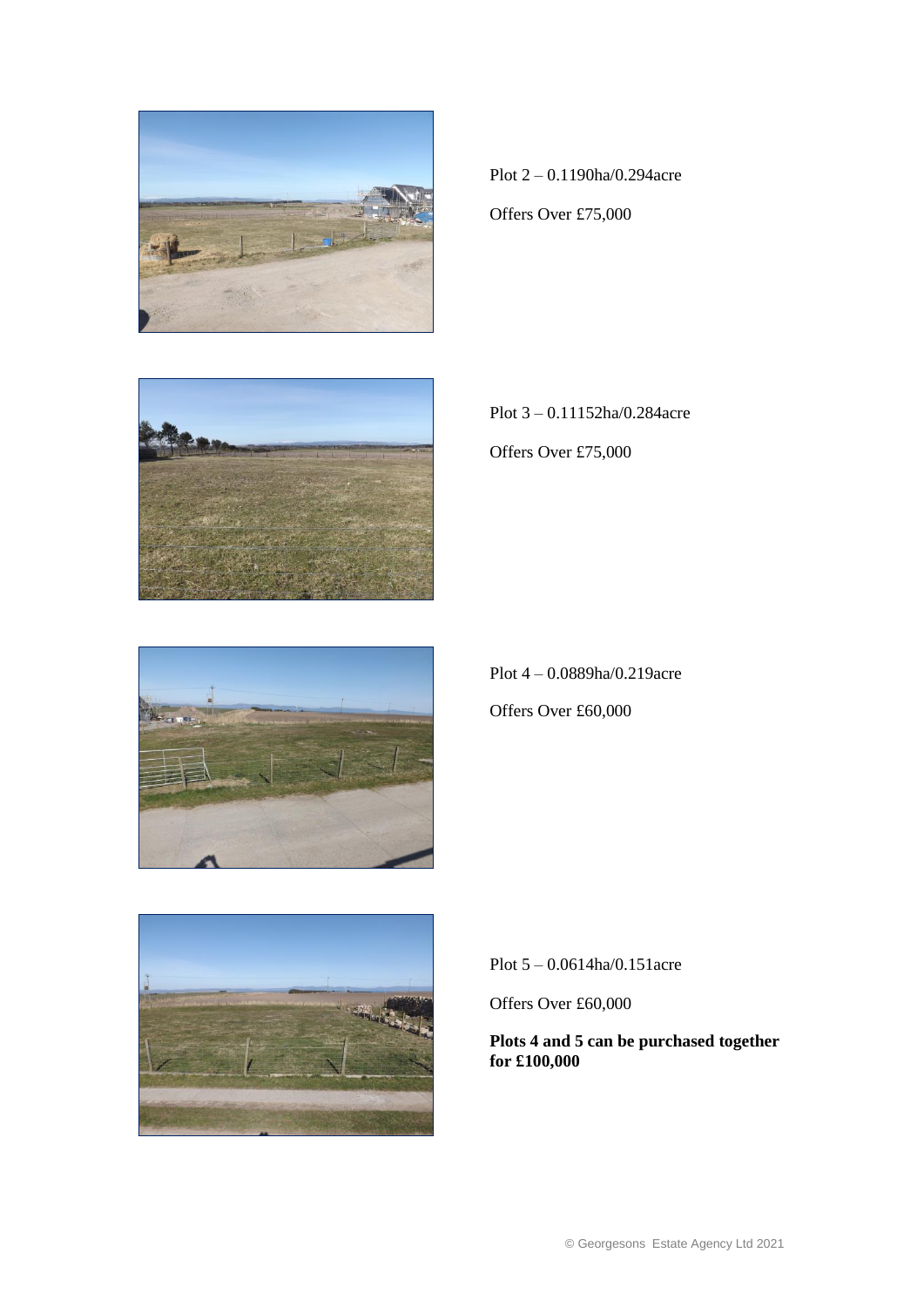